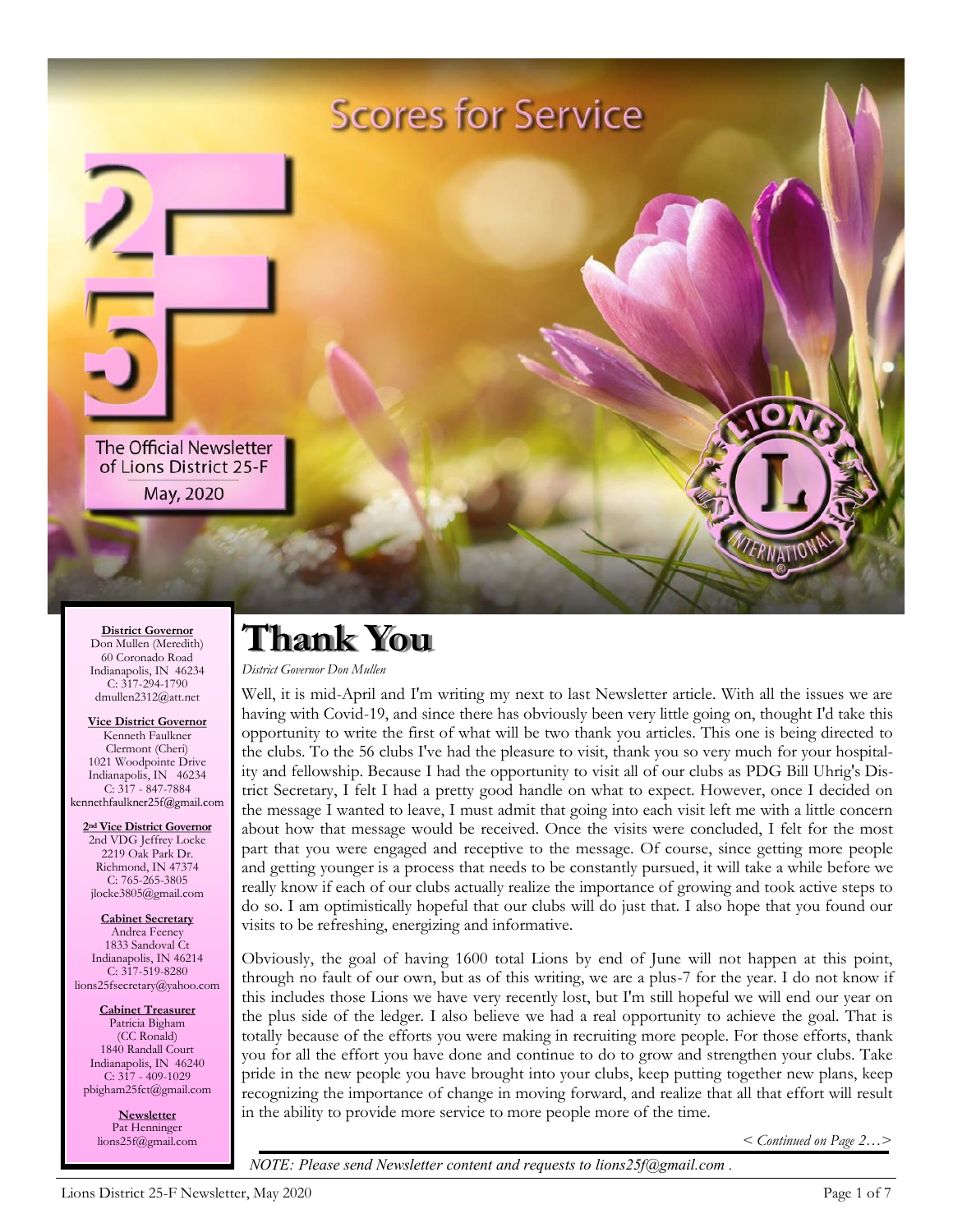#### *< ...continued from Page 1. >*

Throughout the year, I've sent notes of thanks to clubs during the month they celebrated the anniversaries of their club's beginnings. Since we have several clubs that have anniversaries in April, May and June, I would like to take this opportunity to thank each of them for the legacy of service they have brought to their communities. It is one in which you all should be very proud and proud to continue. Those clubs are: for April: Greater Greenwood-7 years; Fairland-Triton-33 years; Vevay-Switzerland-34 years; Osgood-55 years; Milan-60 years; Economy-61 years; Everton-64 years; Lawrenceburg-74 years; Columbus-76 years; and Austin-81 years. For May: Ben Davis-69 years; and Lawrence-76 years. For June: North Vernon-5 years; Nettle Creek-15 years; Indianapolis Warren Township-45 years; Indianapolis Franklin Township-49 years; Rising Sun-74 years; New Paalestine-77 years; and Carthage-78 years. To each and everyone of these clubs, thank you for your Lions service to the people in your communities.

To the 5 clubs l·still need to visit, Ben Davis, Hope, Carthage, Lawrenceburg and Blue River, should we not be able to make those visits, I know each of you provide needed service to your communities as well. As the other clubs, you should also be proud of this service and proud to continue it. You have made an impact. Even though we do not know what we are or are not going to be able to do moving forward, it is my hope we will be able to conduct our visits with you by the end of June. It is something I'm looking forward to doing. Once we know what we can do, I will contact each of you about a date.

It has been an interesting year to say the least. We have done things differently to some degree than have been done in the past. It was our goal to put together a leadership team that we could involve in the operation of the District. We were able to do this by forming an Executive Committee that did provide valuable guidance throughout the year. It was also our goal to have meetings of substance as opposed to the same old routine of business as usual. While some found this to be concerning, it is my hope that the roundtable discussions, the getting more people seminar and the leadership seminar provided you with meetings and information you found helpful and able to use in your individual clubs. To Osgood, Richmond and Clermont/Ben Davis, thank you so much for hosting and organizing these meetings. You all did a wonderful job. I am very grateful for you doing this. You truly added to the success of these meetings.

From the bottom of my heart, thank you for the fun, fellowship, attention and some really great food. It has been enjoyable; and completely my pleasure.

Don Mullen District Governor, District 25 F 317-294-1790; Dmullen2312@att.net

## **Changes...**

*VDG Ken Faulkner*

Changes happen quickly and sometimes without notice.

By the time you read this, hopefully, you'll have entered your elected officers and they're looking forward to the next Lion's Year.

How will your new officers serve your club starting on July 1? Tell us as we want to know…

What new service activity or fundraiser will your club be doing? Officers let's start planning, but I bet most of you have already started. I'd like all clubs to do one new and out of your comfort zone service activity next year. Partner with a neighboring club, but don't forget to report that!!!!!!

I know that this has been a challenge and many of you are concerned about the VIRUS. Lion Cheri & I are also concerned as well but if you do what the State & Federal Government instructs us, wear a mask when in public, wash or sanitize your hands for 20 seconds, we shall be fine. If you are sick, STAY HOME!

As of the writing of this, we're still in a shelter in place in Indianapolis, with many local businesses closed. Lion Cheri & I are doing our best to visit local restaurants when do go out! Remember local businesses are the ones that donate to our Clubs.

Please go to the Indiana Lions Foundation & sign up to work at the State Fair. https://indianalionsfoundationmd25.org/ They are still saying that this is going to proceed as normal..

Let's just take it day by day and we will get through this as we are all in this together.

Be Safe, wear a mask when in public, & wash your hands.

Respectfully Yours in Service, VDG Ken Faulkner

### **Moving Forward**

*2nd VDG Jeff Locke*

Greetings, I hope all our 25F Lions and their families are doing great during this health crisis throughout our country.

The Covid-19 virus has caused cancellations and postponements in our personal lives and with our Lions Club. Fortunately 25F was able to have our District Convention at the Clermont Lions Club building on very short notice. Thanks Clermont Lions for all your work to make it a special day!

I want to congratulate DG Elect Ken Faulkner and 2nd VDG Elect Linda Scott on their elections. I look forward to working with them. but we still have time during the current Lions year with DG Don Mullen to accomplish wonderful things in 25F.

I look forward to visiting clubs once this is all over and hope everyone will be able to attend the 25F Organizational Day at Camp Woodsmoke on July 11th. Let's have a party.

Stay safe, wash your hands often and wear a mask if possible. We'll get through this together!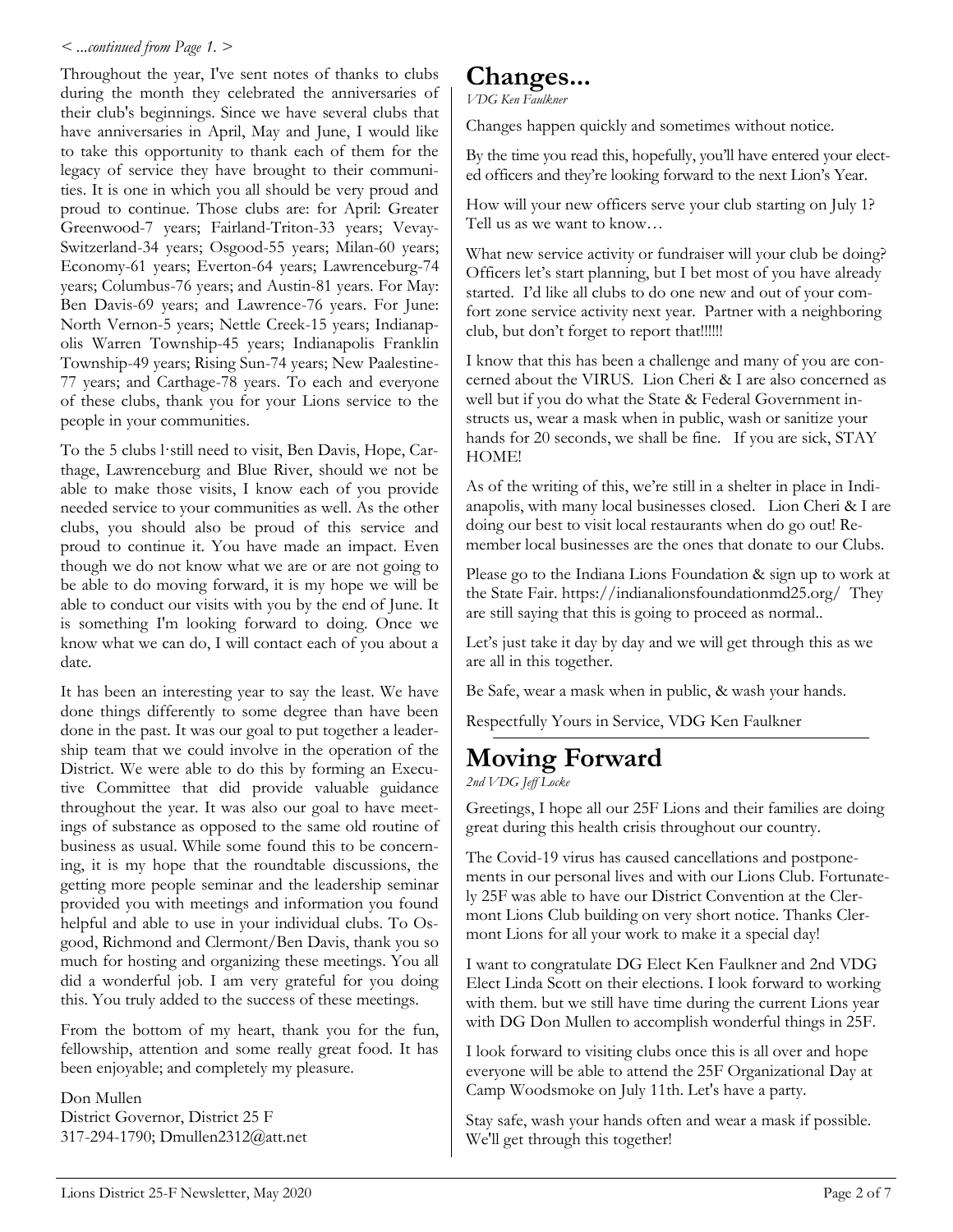

### **Law Camp Cancellation**

The Indiana State Police Superintendent made the decision to cancel ISP summer camps which of course includes ISP/ Lions Law Camps. We are sorry to not have Law Camp this year but for the safety of all involved it is for the best.

The 2021 camp season is only a year away and we can plan on how the Indiana Lions can be of help by saving items for the "Welcome bags", be ready to donate water and snacks, be ready to sponsor such things as a Taco Party, a cook-out, an ice cream social, transportation, eye screening, Leaderdog

presentations, etc. And of course, to get the information out to 6th, 7th, and 8th grade students and parents about Law Camp.

Thank you,

Lion Toni L. McDonald 25F Law Camp Chair

## **Club Activities**

#### **June 20, 2020; 11AM - 1PM**

Behind the Scenes at the Leader Dogs for the Blind. See Ad later in this newsletter.

#### **September 13, 2020**

Indiana Lions For the ISBVI's Brian's Trike Race at the Indiana School for the Blind and Visually Impaired.

#### **January 22 - 23, 2021**

Mid-Winter Conference at the Crowne Plaza at the Indianapolis Airport. See Ad later in this newsletter.

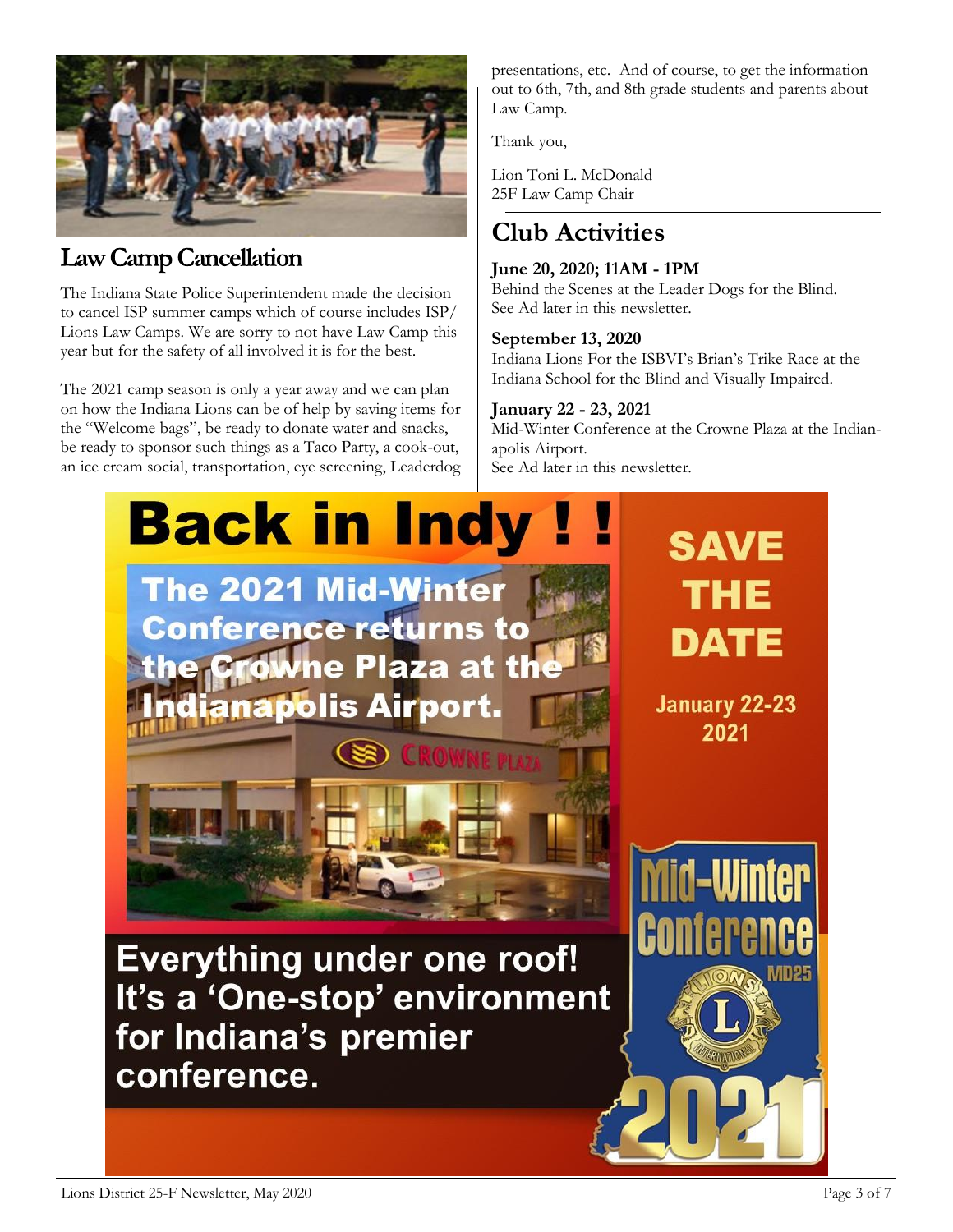

### **Dear Constitutional Area I Lion,**

I am excited to share LCIF – your foundation – has launched a text-to-donate program. For now, the text-to-donate program is only available for Constitutional Area I. We are exploring a text-to-donate program for other Constitutional Areas (CA) where possible.

We see communities are in need and caring Lions are ready to change it. But the reality is this: comfort and compassion alone cannot heal those suffering through disease, disaster, and other devastation. It takes funding. It takes *Campaign 100: LCIF Empowering Service*. While Lions are doing *and* giving, we need your help to make our efforts go even further!

### **Here are the ways you can text-to-donate:**

- Text **LCIF** to **243725**.
- Make a donation online at [https://donate.onecause.com/lcif.](http://app.e.roar.lionsclubs.org/e/er?utm_source=Eloqua&utm_campaign=LCF_EN_CA1%20Text-to-Donate_Email_2019&utm_medium=email&s=94443966&lid=6639&elqTrackId=B367474D4A305B8532EFBA567809F19D&elq=ff75eca344c14f08bc3d419076fbf7d3&elqaid=12768&elqat=1)

If every Lion in CA I donated \$5, we would fund more:

- •Lions Quest programs for classrooms
- •Immediate relief to victims of natural disaster
- •Diabetes screenings
- •Equipment for young cancer patients
- •Access to food for chronically hungry people
- •Access to clean water

Thank you for your contribution and don't forget to share our text-to-donate program with your family, friends, and fellow Lions in CA I. Your donation will support the efforts of Lions clubs and partners in serving communities locally and globally, giving hope and impacting lives through humanitarian service projects and grants.

In friendship,

Gudrun Yngvadottir Chairperson, Lions Clubs International Foundation



Is your Club event on the District Calendar? Check here:

www.indianalions25f.org/calendar.html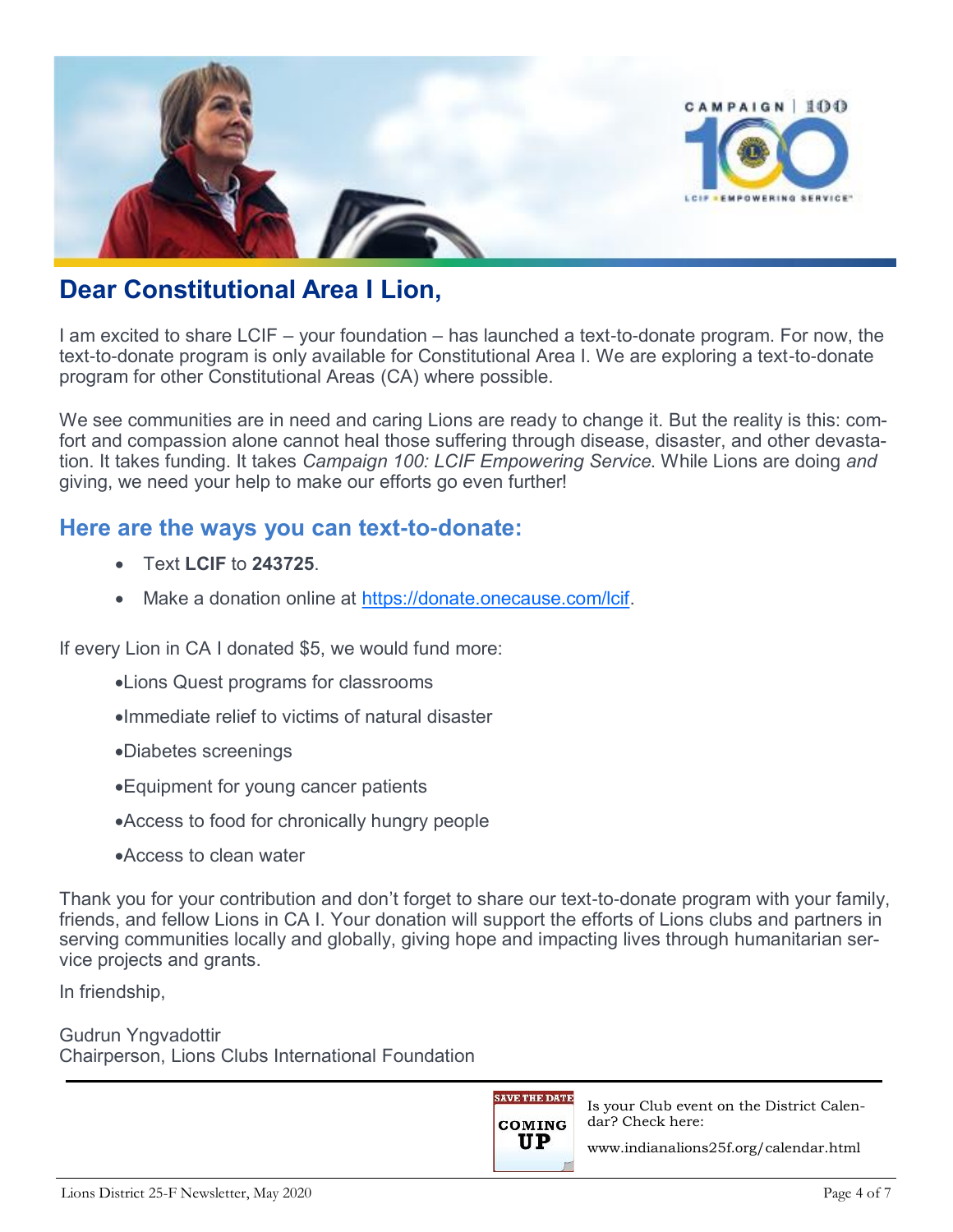

#### 2019-2020 CLUB EXCELLENCE AWARD APPLICATION

Club must be chartered prior to January 1 of the fiscal year to quality.

**Application Date** 

|  |  | <b>Club Number</b> |
|--|--|--------------------|
|  |  |                    |
|  |  |                    |
|  |  |                    |

Club Name

Member Number

2019-2020 Club President's Name



Date 2019-2020 District Governor's Signature" **District** 

Member Number

Due by: August 31, 2020

Send to: clubexcellenceaward@lionsclubs.org or fax to (630) 468-6828 Awards Mailed to: 2020-2021 District Governors

"If sent from district governor's registered email, it qualifies as signature on applications submitted electronically.

Disqualified clubs have 12 months from original due date to request a review.

DA-CEA1.EN 2/2019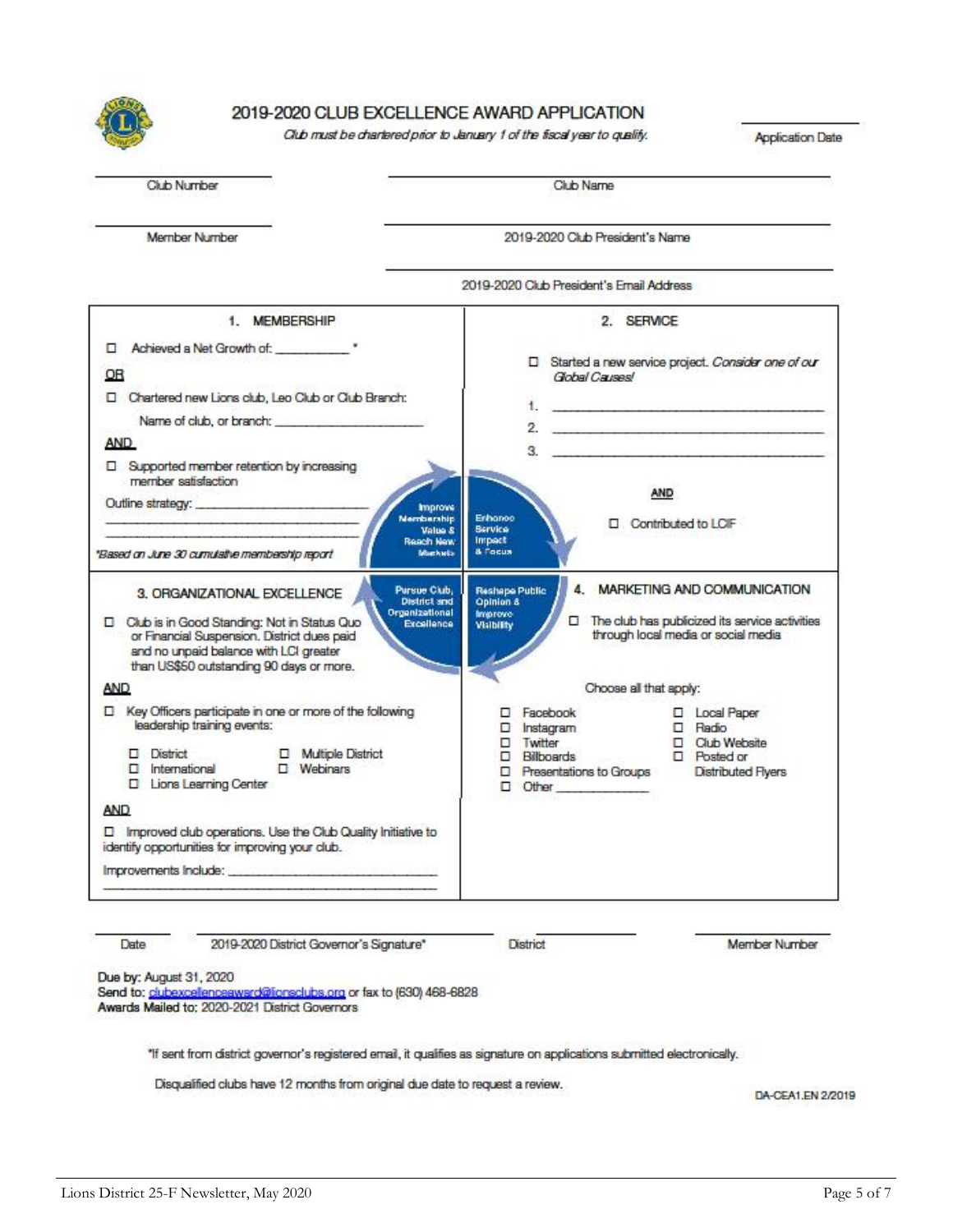

## Saturday, June 20, 2020 Drop in anytime between 11AM and 1PM

In appreciation of Lions' support, your club, family and guests are invited to an exclusive "Lions behind-the-scenes" event at Leader Dogs for the Blind. Experience an activity under blindfold, meet a Leader Dog client, visit the gift shop, take a VIP tour of our canine development center and meet a puppy!

Please RSVP by June 15, 2020 to LionsSupport@leaderdog.org or call 248.218.6407.

~ If you will be utilizing your service dog, please let us know at the time of your RSVP.

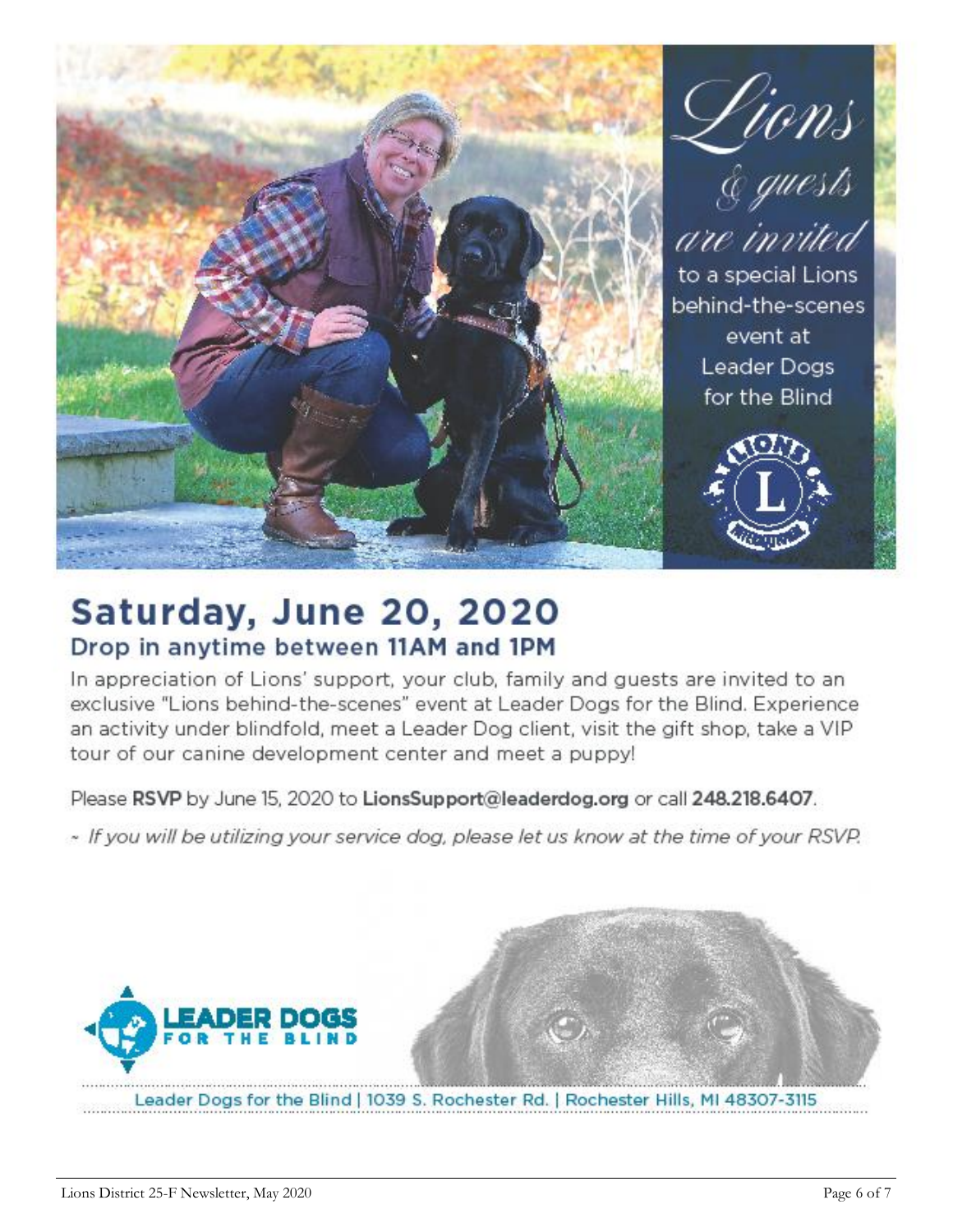### **DISTRICT 25-F CLUB DONATION NOTIFICATION**



Date: and the state of the state of the state of the state of the state of the state of the state of the state

The club of District 25-F:

would like to make the following donations to the projects so indicated:

| <b>DISTRICT 25-F PROJECT</b> | <b>DISTRICT 25-F COMMITTEE</b> | <b>DISTRICT 25-F PROGRAM</b> |                  |
|------------------------------|--------------------------------|------------------------------|------------------|
| <b>CAMP</b>                  | <b>EYEGLASS</b>                | <b>SPECIAL</b>               | <b>VISION</b>    |
| <b>WOODSMOKE</b>             | <b>RECYCLING</b>               | <b>OLYMPICS</b>              | <b>SCREENING</b> |
|                              |                                |                              |                  |
|                              |                                |                              |                  |
|                              |                                |                              |                  |

#### **MD 25 LIONS OF INDIANA STATE PROJECTS**

| <b>CANCER</b>  | <b>LEADER</b> | <b>VISION FIRST</b>               | <b>INDIANA SCHOOL</b>    | <b>SPEECH AND</b> |
|----------------|---------------|-----------------------------------|--------------------------|-------------------|
| <b>CONTROL</b> | <b>DOG</b>    | <b>&amp; OPERATION KIDS SIGHT</b> | FOR THE BLIND AND        | <b>HEARING</b>    |
|                |               |                                   | <b>VISUALLY IMPAIRED</b> |                   |
|                |               |                                   |                          |                   |
|                |               |                                   |                          |                   |
|                |               |                                   |                          |                   |

| <b>ADDITIONAL</b> |                 |                |  |  |  |  |
|-------------------|-----------------|----------------|--|--|--|--|
| <b>DIABETES</b>   | <b>LAW CAMP</b> | YOUTH EXCHANGE |  |  |  |  |
|                   |                 |                |  |  |  |  |
|                   |                 |                |  |  |  |  |
|                   |                 |                |  |  |  |  |
|                   |                 |                |  |  |  |  |